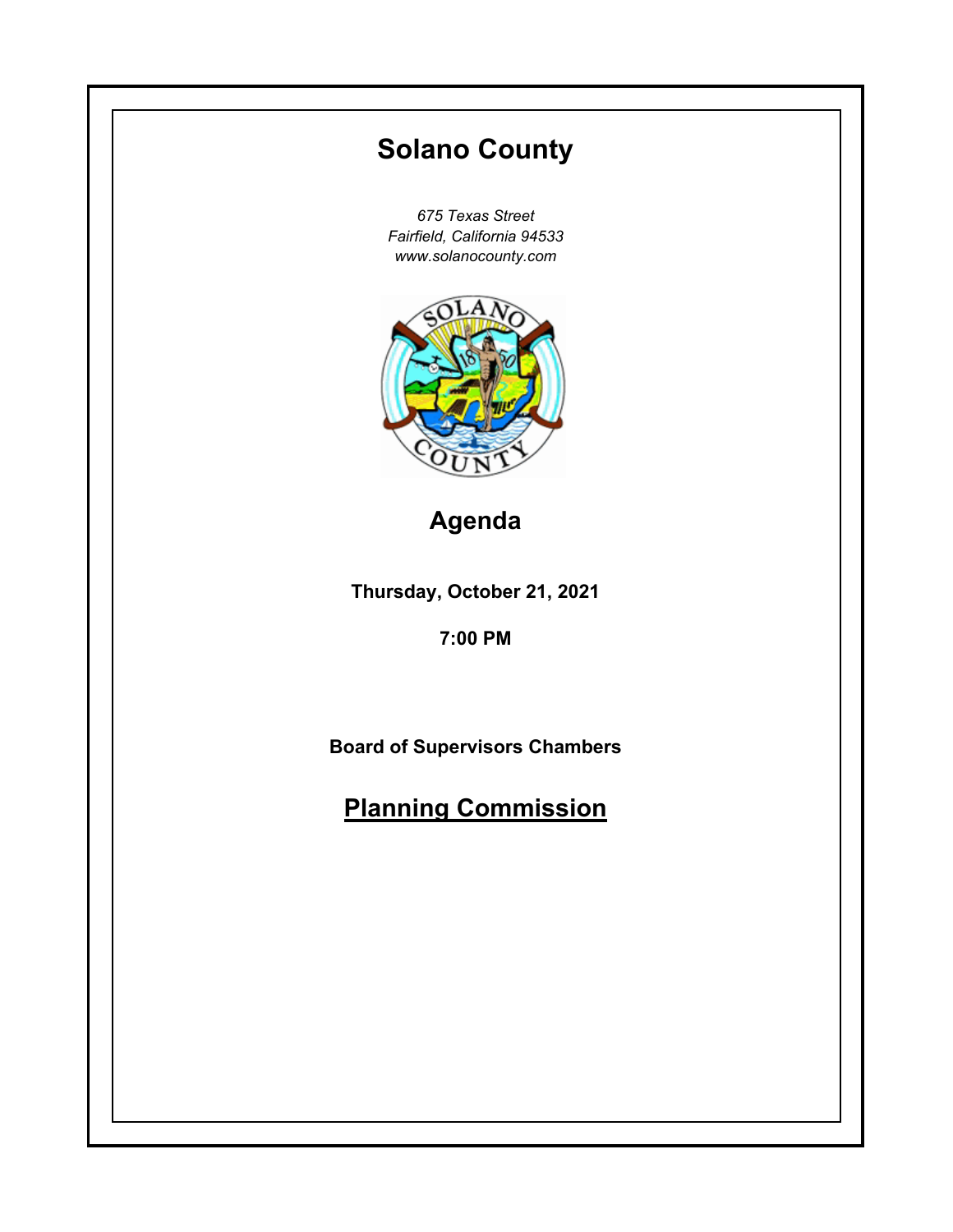Due to COVID-19 and to protect members of the public and County staff, members of the public are encouraged to participate in the meeting telephonically. If you attend the Planning Commission meeting in person, you must abide by all State rules and public health guidelines regarding masking and social distancing in the Board of Supervisors Chambers.

PUBLIC COMMENTS: To submit public comments, please see the options below.

## Email/Mail:

If you wish to address any item listed on the Agenda, or Closed Session by written comment, please submit comments in writing to the Planning Commission by U.S. Mail or by email to Planning@SolanoCounty.com. Written comments must be received no later than 11:00 a.m. on the day of the meeting.

## Phone:

To submit comments verbally from your phone, you may do so by dialing: 1-415-655-0001 and using Access Code 2467 197 1378 on your phone. Once entered in the meeting, you will be able to hear the meeting and will be called upon to speak during the public speaking period.

Any person wishing to review the application(s) and accompanying information may do so on the county website. All agendas and reports are located on the county website. Non-confidential materials related to an item on this Agenda submitted to the Commission after distribution of the agenda packet are available for public inspection during normal business hours and on our website at www.solanocounty.com under Departments, Resource Management, Boards and Commissions.

The County of Solano does not discriminate against persons with disabilities and is an accessible facility. If you wish to attend this meeting and you will require assistance in order to participate, please contact the Department of Resource Management at (707) 784-6765 at least 24 hours in advance of the event to make reasonable arrangements to ensure accessibility to this meeting.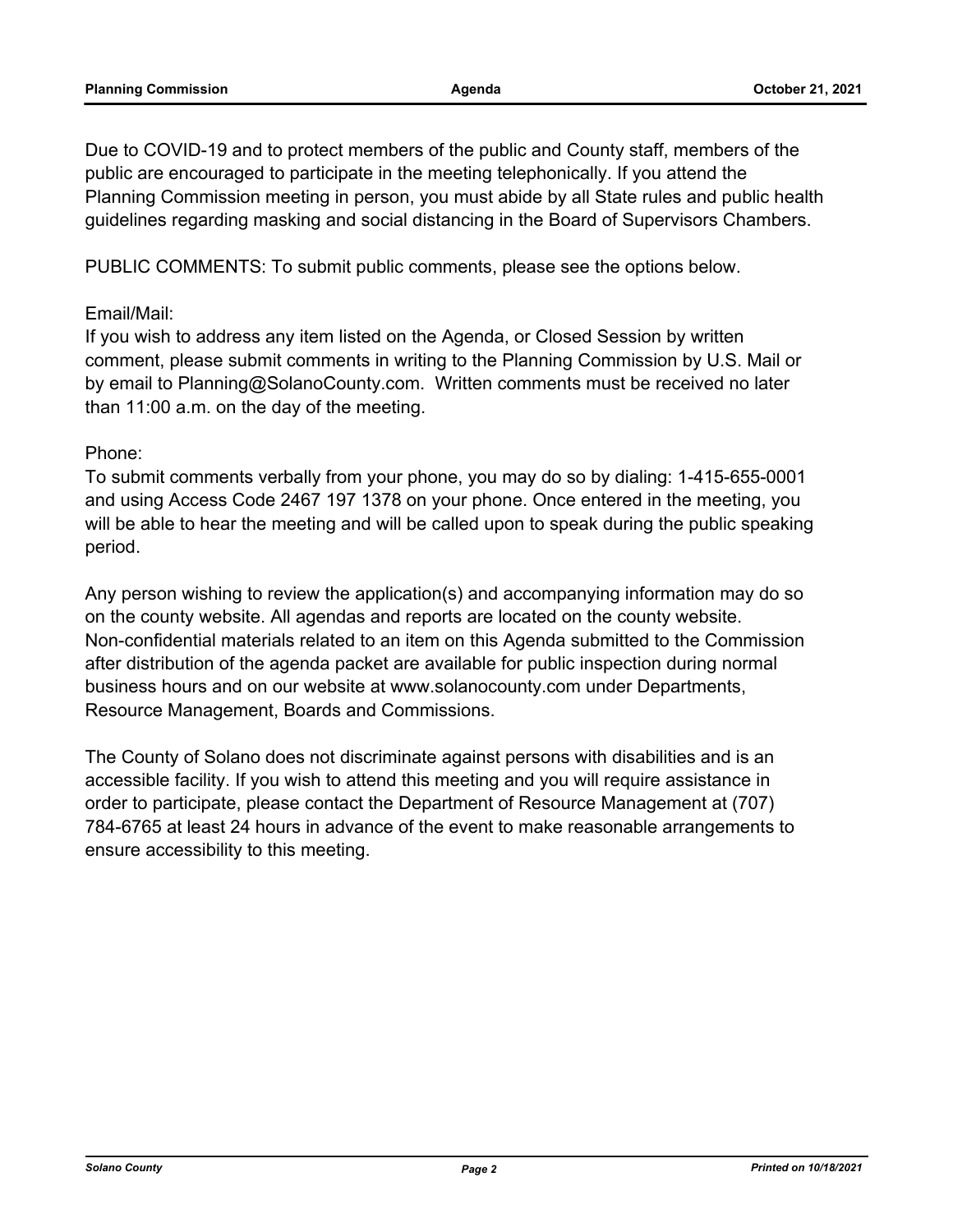# **AGENDA**

#### **CALL TO ORDER**

#### **SALUTE TO THE FLAG**

#### **ROLL CALL**

#### **APPROVAL OF AGENDA**

#### **APPROVAL OF THE MINUTES**

**1 [PC 21-019](http://solano.legistar.com/gateway.aspx?m=l&id=/matter.aspx?key=16332)** Minutes of September 2, 2021

*Attachments:* [Minutes of September 2, 2021 - Draft](http://solano.legistar.com/gateway.aspx?M=F&ID=5f789c1c-6e59-4525-925b-39783b6cd982.pdf)

**2 [PC 21-020](http://solano.legistar.com/gateway.aspx?m=l&id=/matter.aspx?key=16333)** Minutes of September 16, 2021

*Attachments:* [Minutes of September 16, 2021 - Draft](http://solano.legistar.com/gateway.aspx?M=F&ID=ba929568-a5f0-427c-9f79-def41a9d3dab.pdf)

#### **ITEMS FROM THE PUBLIC:**

*This is your opportunity to address the Commission on a matter not heard on the Agenda, but it must be within the subject matter jurisdiction of the Commission. Please submit a Speaker Card to the clerk before the first speaker is called and limit your comments to five minutes. Items from the public will be taken under consideration without discussion by the Commission and may be referred to staff.*

# **REGULAR CALENDAR**

**3 [PC 21-021](http://solano.legistar.com/gateway.aspx?m=l&id=/matter.aspx?key=16348)** Public Hearing to consider a resolution authorizing remote teleconference meetings for the period of October 21-November 20, 2021 as a result of the continuing COVID-19 pandemic state of emergency

*Attachments:* [A - Draft Resolution - AB 361](http://solano.legistar.com/gateway.aspx?M=F&ID=718761a4-5f71-46a3-bf28-1feb0ff02f2e.pdf)

**4 [PC 21-022](http://solano.legistar.com/gateway.aspx?m=l&id=/matter.aspx?key=16349)** Public Hearing to consider a Minor Use Permit application, MU-21-08 (Smith), a proposal for a 3,200 sq. ft. residential accessory structure (outdoor pavilion with an associated kitchen), located at 4211 Green Valley Road, 1 mile northwest of the City of Fairfield in the Rural Residential (RR-2.5) zoning district, APN 0148-100-040.

> [A - Draft Resolution](http://solano.legistar.com/gateway.aspx?M=F&ID=90198ba2-1928-482d-a417-fa066e3bb475.pdf) [B - Site Plan](http://solano.legistar.com/gateway.aspx?M=F&ID=89a9b108-0396-4b45-baec-acc7f8debee0.pdf) [C - Renderings](http://solano.legistar.com/gateway.aspx?M=F&ID=d43b4bcd-75f7-4af4-9edf-764f28d289f4.pdf) [D - Elevations](http://solano.legistar.com/gateway.aspx?M=F&ID=3ef77c1d-8461-41ce-b59e-61562c88c525.pdf) [E - Neighborhood Aerial](http://solano.legistar.com/gateway.aspx?M=F&ID=ca7303ec-dbff-4fec-b14a-7523e1b8cf71.pdf) *Attachments:*